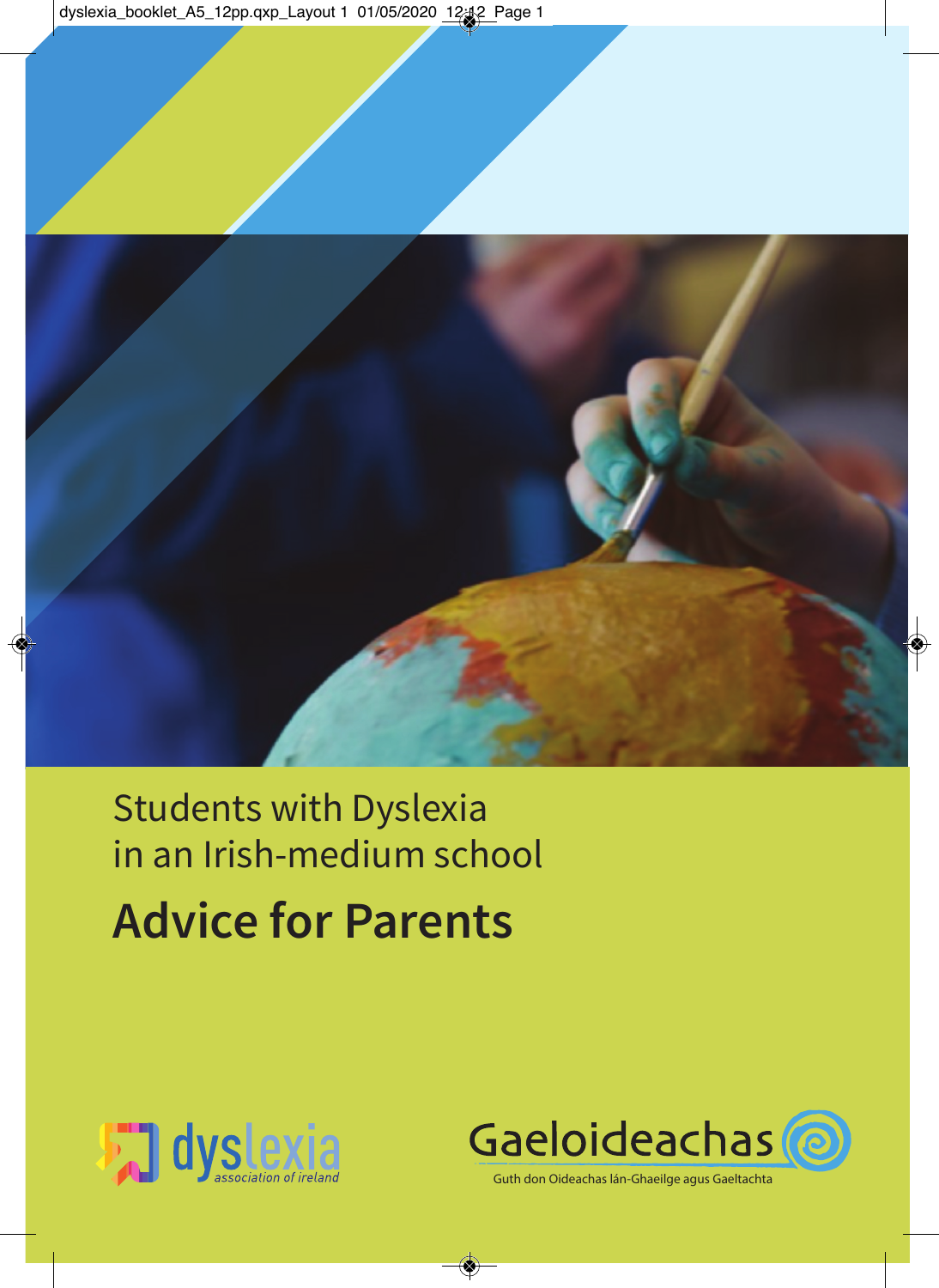dyslexia\_booklet\_A5\_12pp.qxp\_Layout 1 01/05/2020 12:12 Page 2

 $\bigcirc$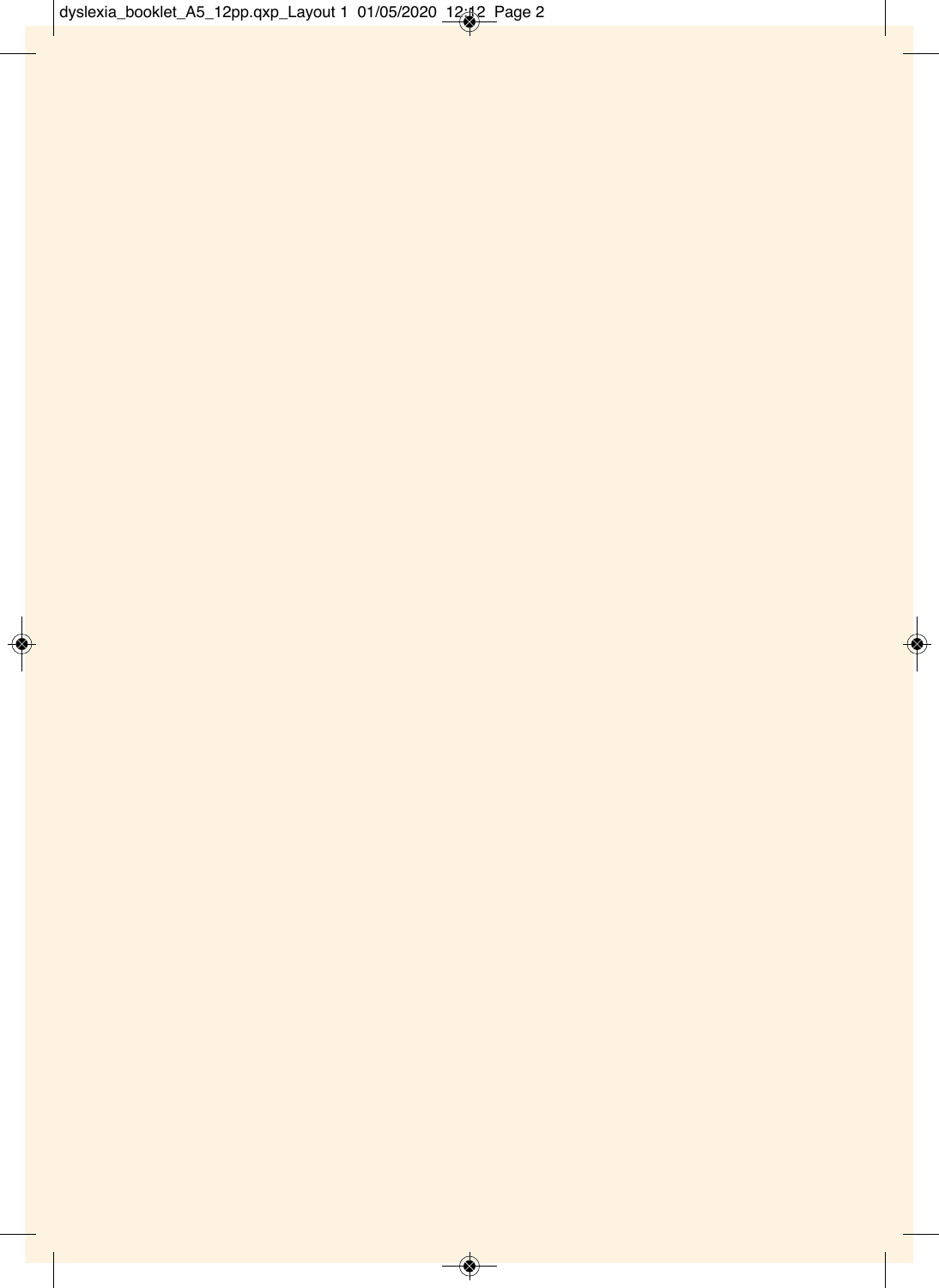This factsheet has been developed by Gaeloideachas in collaboration with the Dyslexia Association of Ireland (DAI) and is based on current national and international research, which informs best practice in schools and policy formulation globally in relation to children identified with Dyslexia. This factsheet is intended as a guide only.

Dyslexia, by its nature, presents as an array of different strengths and weaknesses in individuals with challenges ranging from mild to severe. Therefore, parents should be mindful of any "one model fits all" type of advice. Teachers and parents may wish to identify the strategies that will work best for their child's unique profile and educational setting.

## **What is Dyslexia?**

Dyslexia is a learning difficulty which affects how accurately and quickly someone can read and spell. About one in ten people (10%) have dyslexia. Some people have a mild form that might not be noticed, and others have severe dyslexia. People born with dyslexia learn in a different way to others.

Looked at from the level of the brain, people with dyslexia may be slower in making the connection between the sounds of a language and the letters for those sounds. This makes it harder for them to recognize short words or to sound out longer ones. Because it takes longer to work out what the word is, the meaning can be lost. It is no surprise then that people with dyslexia find it hard to spell correctly. Some people with dyslexia also find it hard to get their meaning across in writing and sometimes even when speaking because they can't recall words as quickly as other people.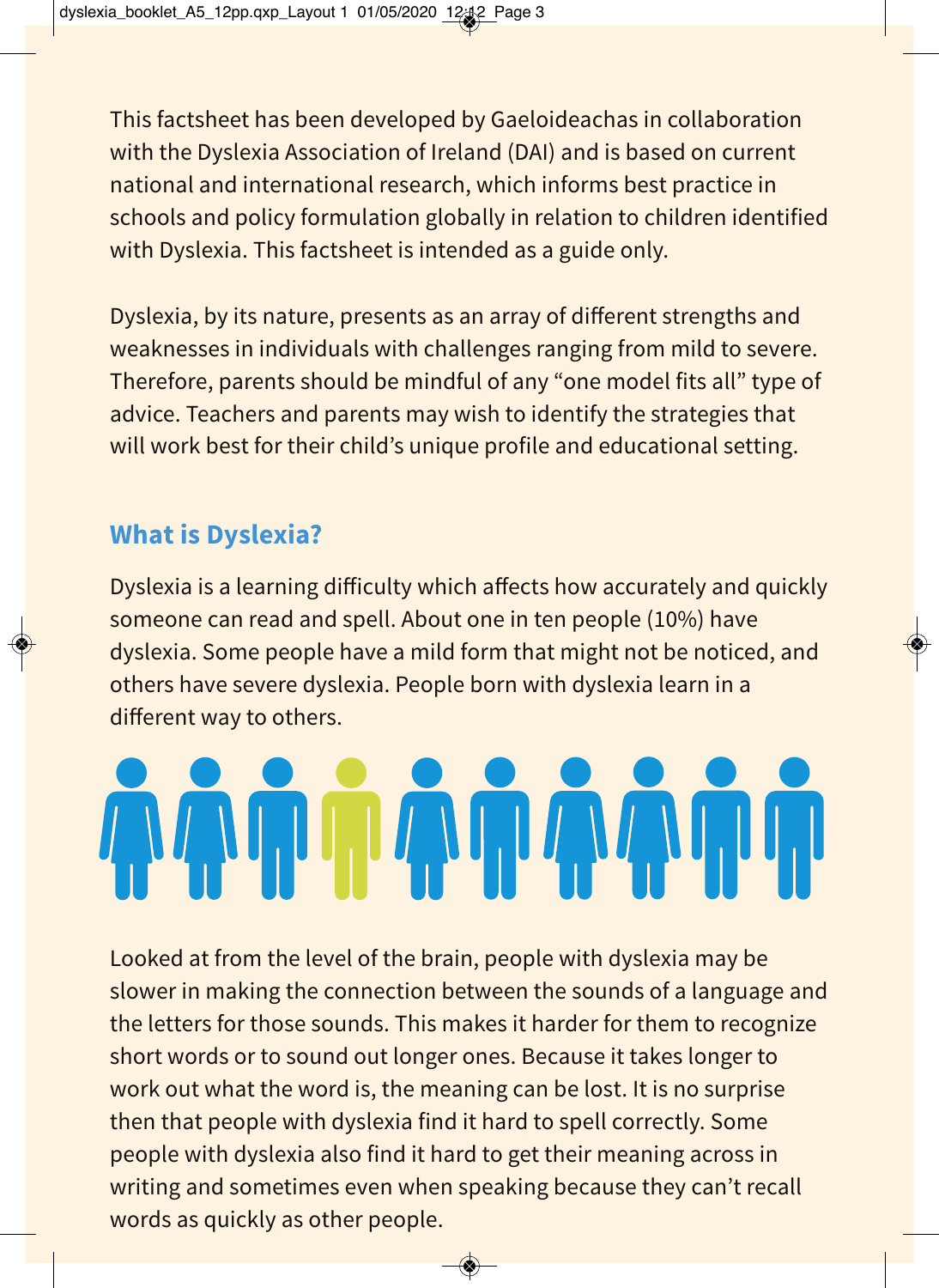While dyslexia exists in all languages, the way in which dyslexia affects reading and spelling depends on the orthography (writing system) of the language. The difficulty of an orthography depends on

**(i)** how complex it is (how many ways there are to spell a given sound) and

**(ii)** how consistent it is (how many ways there are to read a word or string of letters).

English is very complex and inconsistent, which makes it a difficult language to learn to read. Irish is also complex, however, the rules of spelling are more consistent in Irish than in English.

## **Children with Dyslexia in Irish-medium Schools**

An Irish-medium school (primary and post-primary, both within and outside the Gaeltacht) is a school in which all subjects, apart from English are taught through Irish and Irish is the language of communication in the school, both inside and outside the classroom and in the playground. This is known as 'immersion education' and helps children to become fluent in Irish naturally, while following the same curriculum as set down by the Department of Education and Skills.

Irish-medium and Gaeltacht schools are the choice of many parents of children with special educational needs and children with all levels of dyslexia are well represented in these school settings. Research confirms that dyslexia is the most frequently featured special educational need in an Irish-medium school. Irish-medium schools offer supports, teaching approaches, and strategies to help children with dyslexia manage their challenges and thrive in an Irish-medium school and beyond.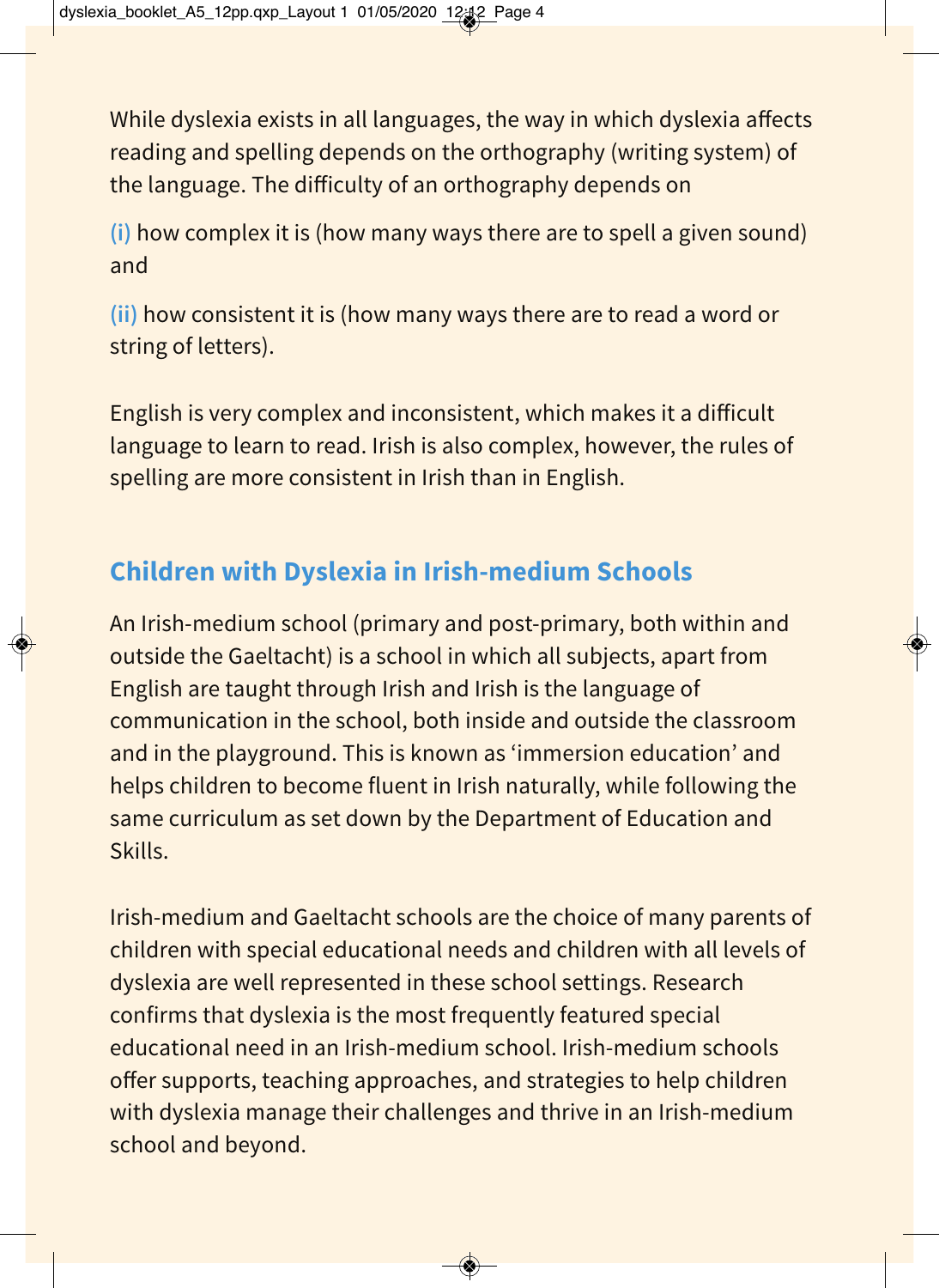International research shows that there is no such thing as a foreign or second language learning disability. Children who have difficulties with written language will face those difficulties to a greater or lesser degree in all languages, depending on the complexity of the language and its orthography. Nonetheless, children with a range of special educational needs can successfully learn a second language. Evidence of this is the fact that while over 9% of children attending all-Irish primary schools have special education needs, most commonly dyslexia, dyspraxia and autism spectrum disorder, the clear majority successfully learn all curriculum subjects through Irish.



There are many misunderstandings about dyslexia and the suitability of learning Irish or learning through the medium of Irish. Being bilingual does not cause dyslexia or increase the risk for it. On the contrary, the benefits to the brain or cognitive benefits of bilingualism appear to support learning in the case of dyslexia.

For children for whom Irish is their main language, there are important social, emotional and educational benefits to continuing the use of Irish as the home language and language of schooling. Equally, there are many benefits in becoming bilingual for children for whom English is their only / main language.

Children whose home language is neither Irish or English also benefit from immersion education and it may help their fluency in English. Immersion education helps rather than hinders children in learning languages, including English.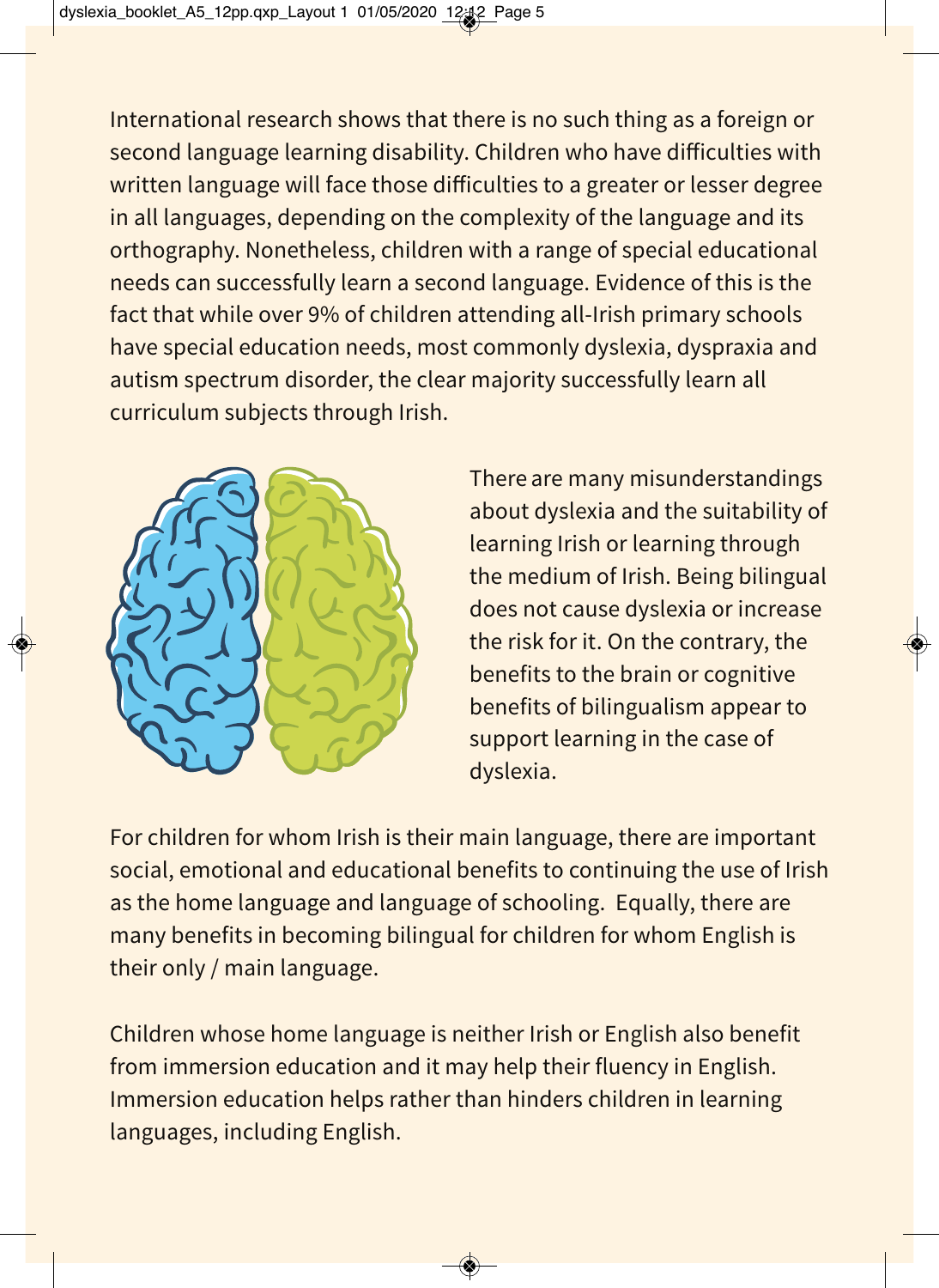The most important aspect for all students, especially those with special educational needs, is the quality of evidence-based instruction used to teach any language. Children with dyslexia in particular need to be taught using a phonics approach, in which the sounds of the language, as well as the letter-to-sound rules are taught.

## **School Supports**

Since September 2017, students do not need to have a formal diagnosis of disability to avail of additional teaching supports in schools. Using the National Educational Psychological Service (NEPS) Continuum of Support model, schools will identify students who require additional support and will assign suitable support to them. All children identified as having additional learning needs should receive additional teaching support.

All additional teaching support given to your child should build on and complement the support delivered by the class/subject teacher in the ordinary classroom situation. Effective additional teaching support can be provided to your child in a number of different ways including:

- Your child being part of a small group within the ordinary classroom
- Your child being withdrawn as part of a small group to another classroom
- Your child being taught on a one-to-one basis
- ▶ Your child is taught as part of a class where team teaching is taking place Team teaching is where the special education teacher goes into a class with the class teacher and they share the planning and delivery of the class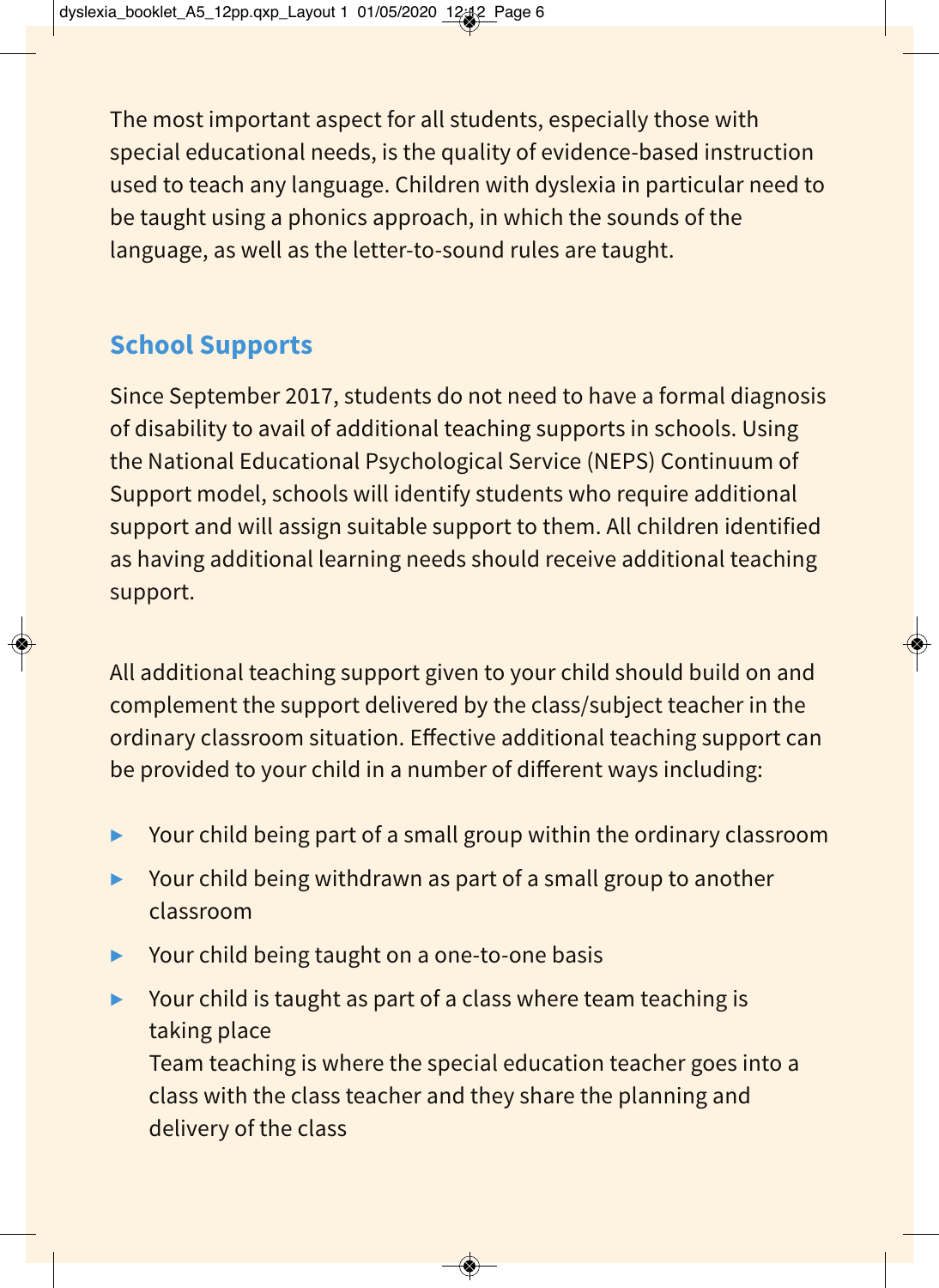dyslexia\_booklet\_A5\_12pp.qxp\_Layout 1 01/05/2020 12:12 Page 7

Research shows that there is no one of the above models that suits all children with special educational needs for all of their school life. Most schools are flexible and may use all of the models described above, in different combinations. The school will take the particular needs of individual children into account when planning how best to provide support to them. Parents should also be consulted in the development of an Individual Education Plan (or Student Support Plan).

Some of the questions you might like to ask the principal / support staff include:-

- What model of support do you offer children with dyslexia?
- Does the school have much experience of supporting children with dyslexia?
- ▶ Does the school offer support in Irish?
- ▶ Does the school offer support in English?
- Is the school support team well resourced?
- ▶ Does the school staff engage in CPD (Continuing Professional Development) on dyslexia and other areas of SEN (Special Educational Needs)?
- $\triangleright$  Are there any elements of school life that will be more challenging for my child?
- What if my child fails to thrive?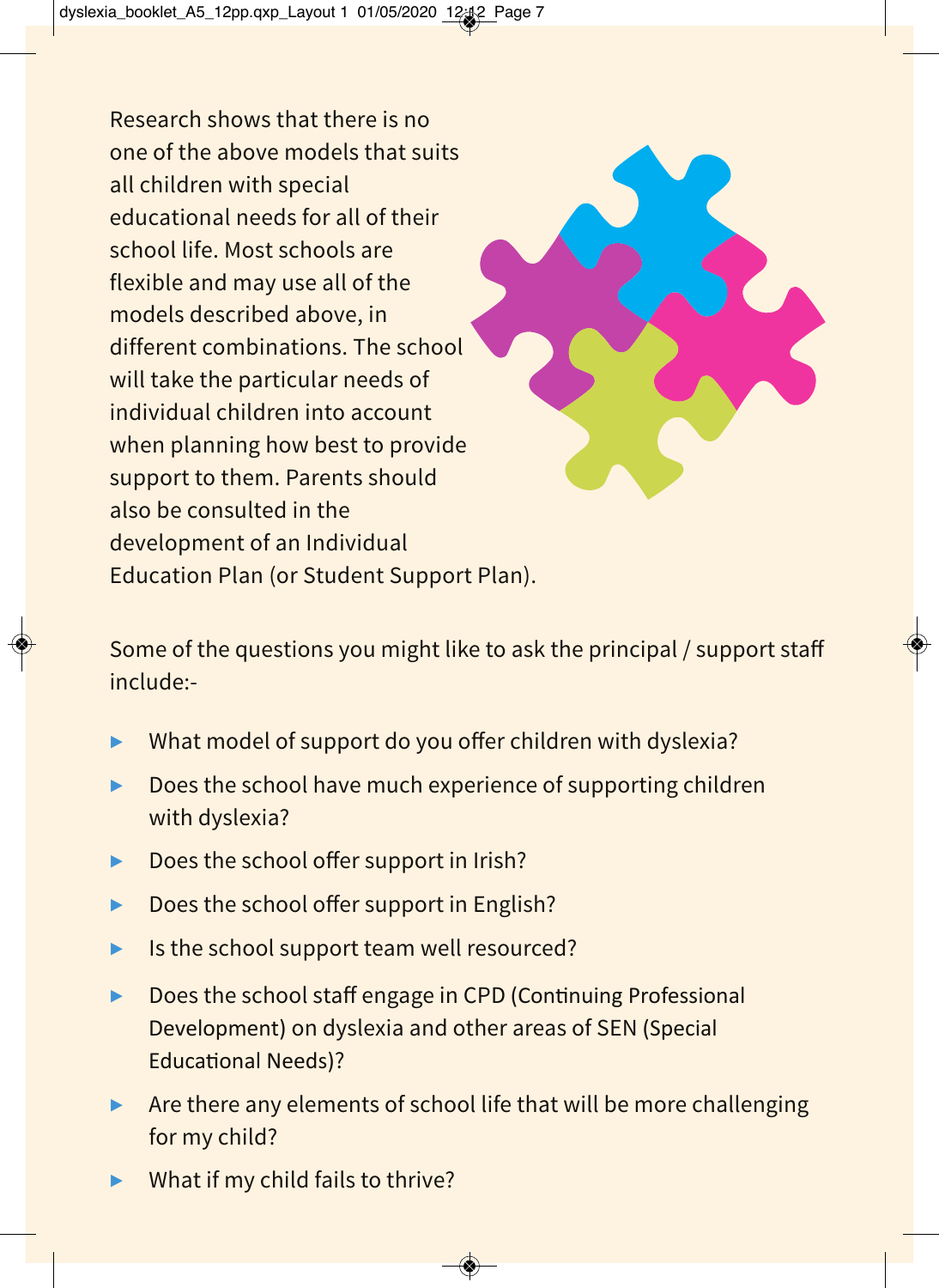- ▶ Does the school teach literacy (in all languages) using an evidence-based and dyslexia-friendly approach?
- ▶ Does the school offer support to parents on how to help and reinforce learning at home?
- $\triangleright$  Does the school provide access to assistive technology to support learning and aid access to the curriculum?

#### **Role of Parents**

The National Council of Special Education (NCSE) offers advice to parents on their website on how best to help with homework. See **www.sess.ie/dyslexia-section/helping-your-child-home**

DAI offers courses, information events and conferences for parents and has a wide range of information available on its website **www.dyslexia.ie** or via email **info@dyslexia.ie**.

Irish-medium schools recognise the importance of engaging parents in all aspects of their child's learning, including homework. The majority of children in Irish-medium schools outside of Gaeltacht areas do not have Irish as one of their home languages. Teachers are aware of this and homework is designed to reinforce what the child has already covered during school hours.

Your child will be able to explain the homework they've been given in the language you speak together at home. It will help your child a lot if you show them that you're very interested in how they are becoming fluent in Irish, and in the progress they're making at school.

There are a number of resources now available to help parents support children in Irish-medium schools including phonetic versions of reading books and IT based learning programmes.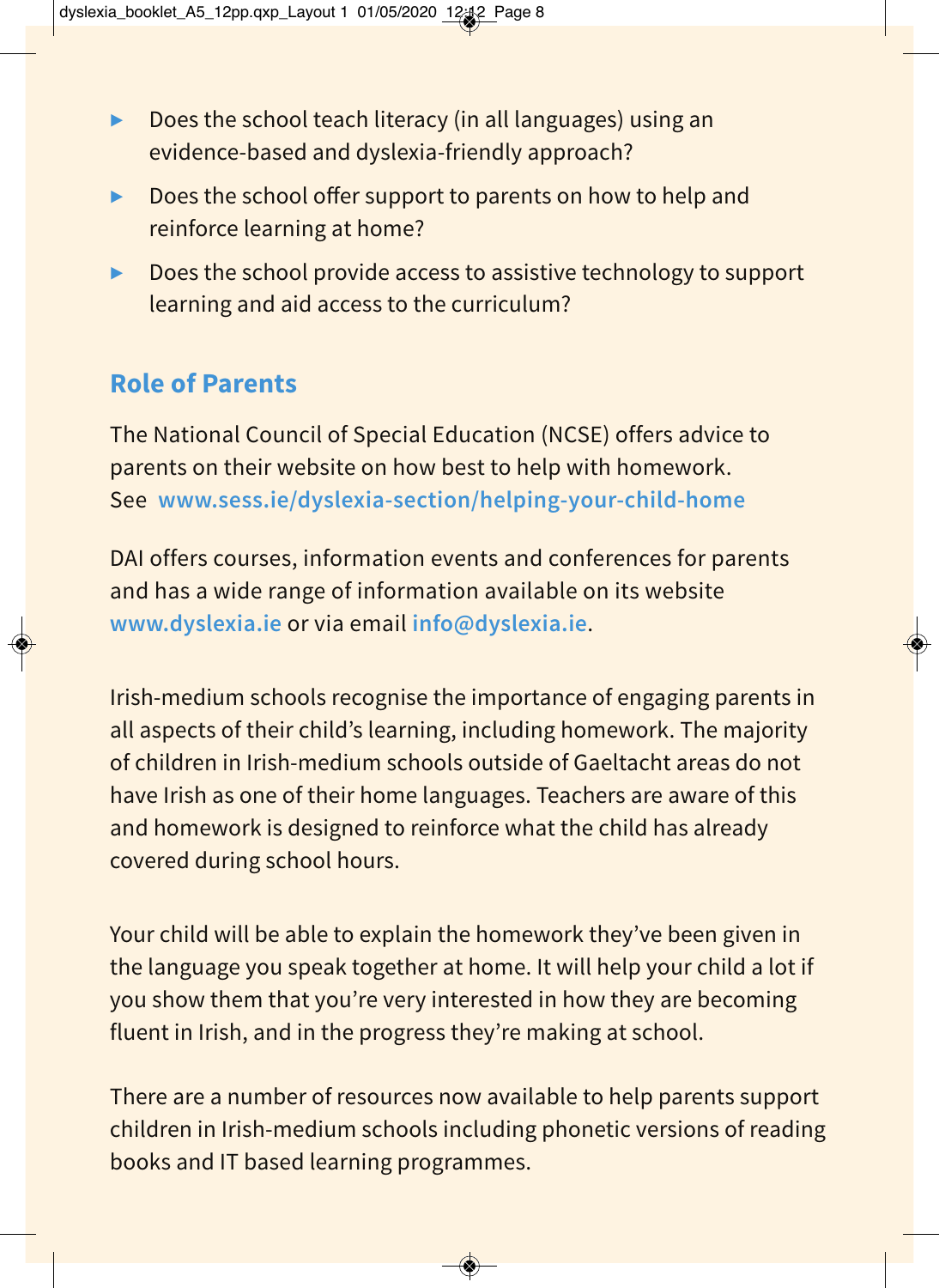## **Continuation from Primary to Post-Primary**

Moving from primary school to post-primary can be a daunting time for all pupils and their parents. The post-primary school will provide initial support to all pupils in adjusting to life at post-primary, but it will also expect your child to show an increasing degree of independence and self-responsibility.

Discuss your child's needs with the school in advance and seek reassurance about how the school will support your child throughout their post-primary journey, including support while undertaking school and state examinations, and access to assistive technology.

Many pupils with dyslexia have successfully transitioned from primary to post-primary Irish-medium schools and gone on to perform to their full potential in Leaving Certificate examinations.

**Primary School** 

**Post-primary**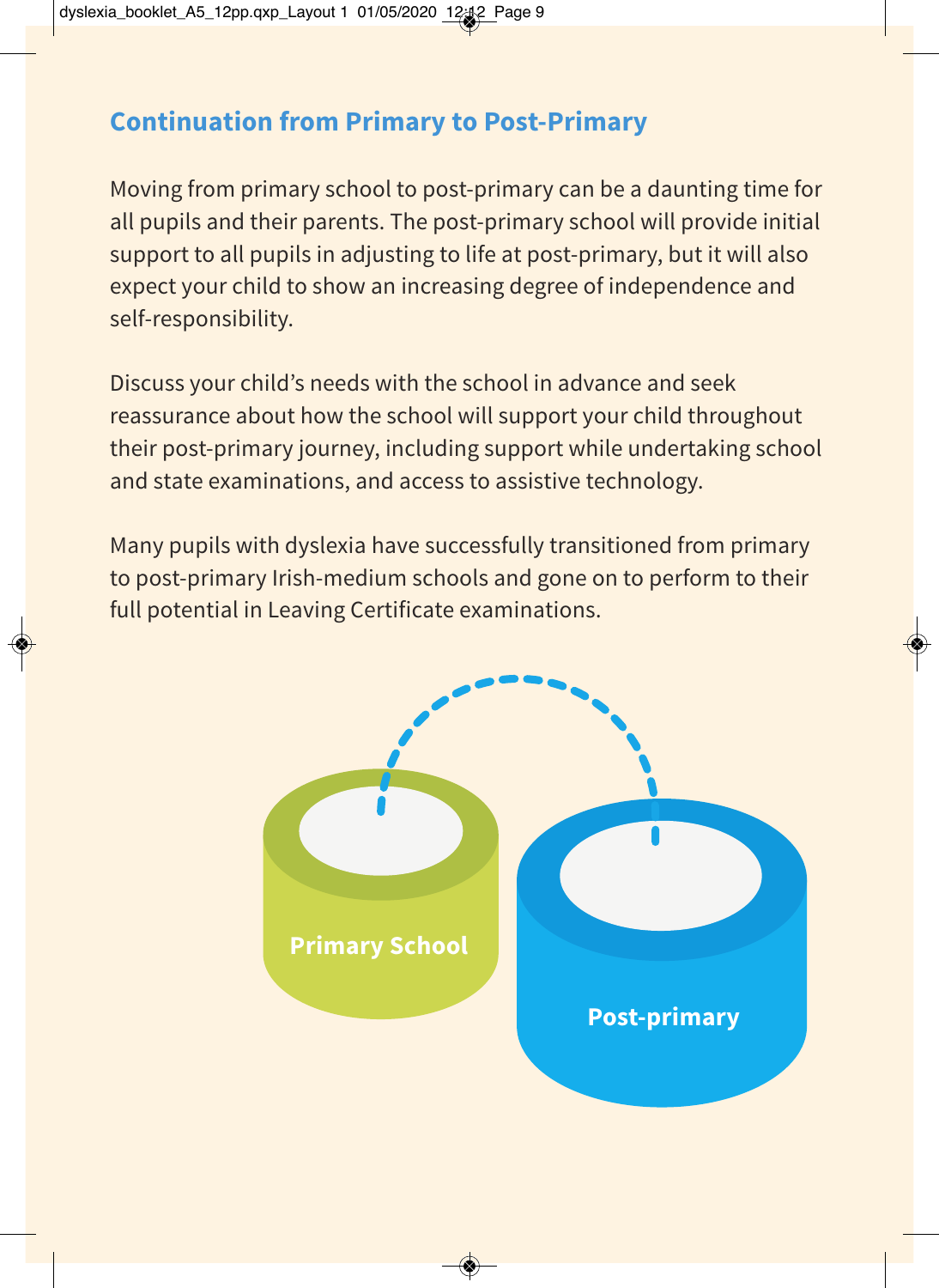# **Supports available**

#### **Gaeloideachas**

- FAQ section on SEN in Irish-medium schools on **www.gaeloideachas.ie**
- $\blacktriangleright$  Electronic Newsletter, published on a quarterly basis for parents of children in an Irish-medium school, featuring information on SEN
- ▶ Bi-annual seminars for parents of children with SEN
- Series of YouTube videos on different SEN questions See **www.gaeloideachas.ie**
- ▶ Advice and support on all matters relating to education through the medium of Irish
- ▶ To enhance your Irish-language skills, visit **www.irishforparents.ie**
- ▶ An Cumann Gael-litearthachta is an association which was established in collaboration with Gaeloideachas, offering information on literacy and dyslexia in the Irish language See **www.gael-lit.weebly.com** for more information

#### **DAI**

- ▶ Website with a wide range of information on dyslexia **www.dyslexia.ie**
- ▶ A dyslexia assessment service in its national office in Dublin
- ▶ Courses for parents, and information seminars (delivered in Dublin and regionally)
- ▶ Advice and support from the Information Helpline (**info@dyslexia.ie**)
- Series of YouTube videos and Facebook live discussions on dyslexia
- Speakers are available for parent talks in schools and communities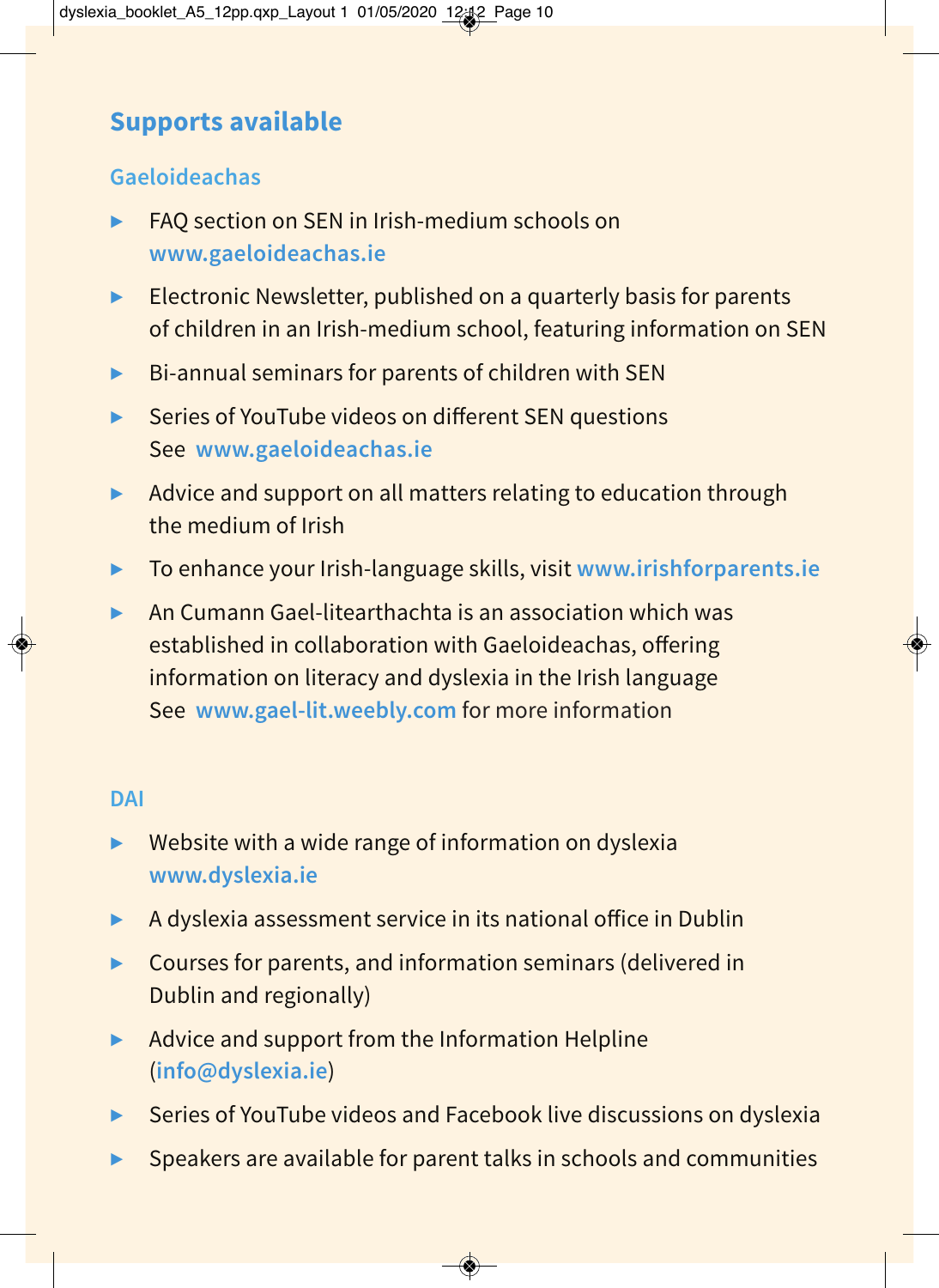#### **NCSE**

▶ The National Council of Special Education offers advice to parents of children with dyslexia on home supports. See **www.sess.ie/dyslexia-section/language-and-literacy-helping spoken-language-reading-spelling-and-writing**